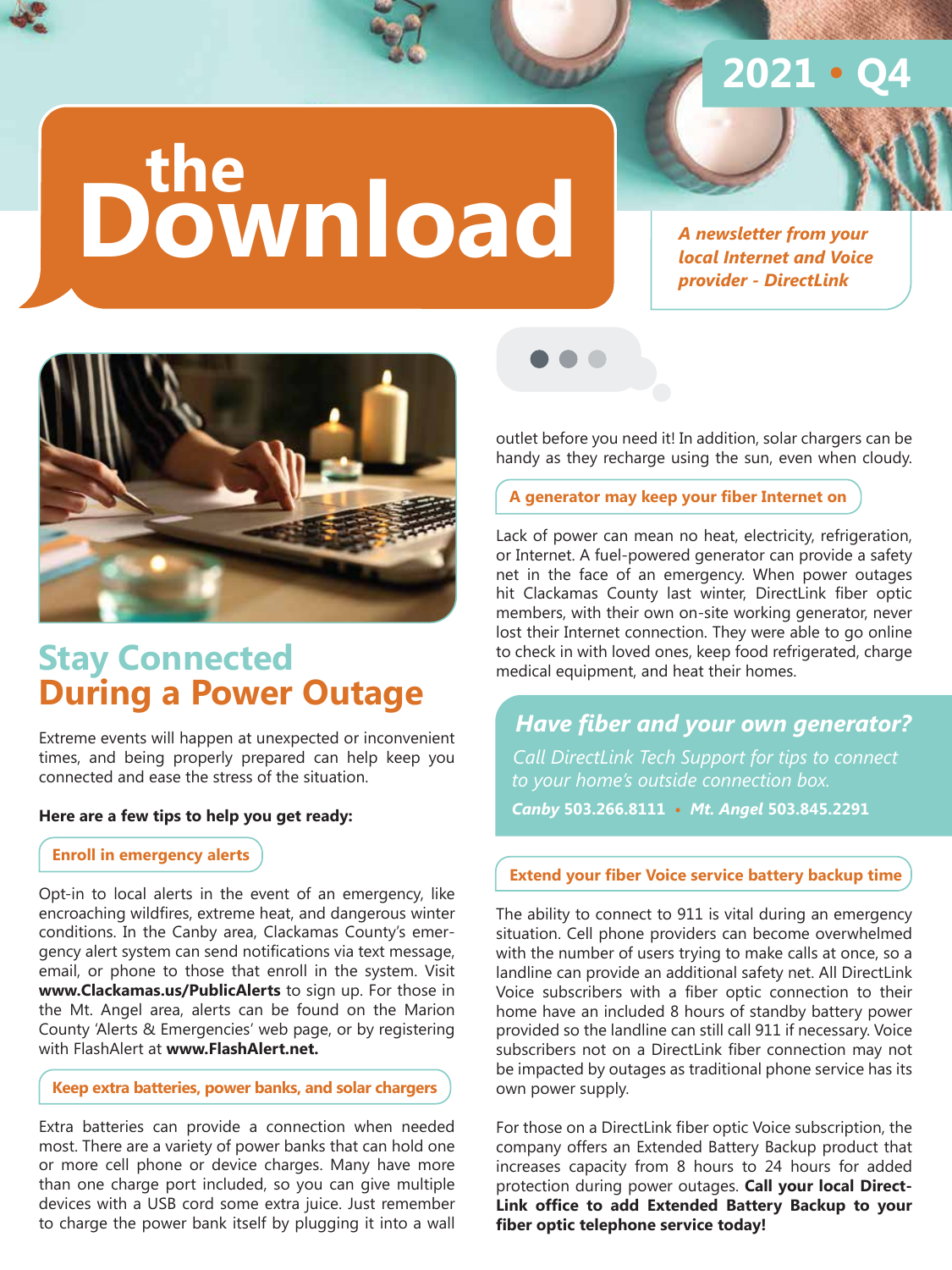## **Streaming TV: Your Shows, Your Devices, Your Way**



**Curious about streaming TV but not sure where to start?** We've put together some information on the DirectLink website to help you along the journey. Find the plan that's best for you, see where you can watch your favorite channels, and watch a tutorial at **www.DirectLink.coop/streaming.**

**Do you like watching live sports and local channels?** A premium streaming service like fuboTV, DirecTV Stream, or YouTube TV might be best for you. Want something cheap and don't watch sports or local channels? Philo is a good option. Are you a binge-watcher and enjoy tuning in at your convenience? An OnDemand service like Netflix, Hulu, or HBO Max would be a good choice.

**Not sure how to watch?** Stream on your favorite devices, including Amazon Fire TV Stick, Apple TV, Roku, Chromecast, most smart TVs and gaming consoles, laptops, smartphones, and more.

Combine a streaming TV service with the most reliable Internet in town from DirectLink to enjoy your shows, your way.

> *Watch a replay of our virtual streaming TV tutorial at:*

*www.DirectLink.coop/streaming*



# **Holiday Toy & Food Drives**

 **Kiwanis Canby Community Food & Toy Drive**

The Canby Kiwanis Club is asking for monetary donations to purchase grocery gift cards in place of the food boxes that have been given out in years prior. The toy drive will still occur at collection spots around town and at several planned drive through donation sites at the Clackamas County Fairgrounds. Visit **www.CanbyKiwanis.org** for additional information.

 *"It's a chance for the whole community to work together. We do the legwork, but it's the community that makes everything possible."*

> *Sharon Schneider, Canby Kiwanis Foundation Vice President*



*A portion of the toys donated at our Mt. Angel office for the 2019 drive.* 

 **St. Joseph Shelter and Mission Benedict Food & Toy Drive**

The Food & Toy Drive organized by St. Joseph Shelter and Mission Benedict in Mt. Angel will take place this year with several drop box locations throughout town. The organization is asking for toy donations, particularly items for ages 13 and up. They ask that any food items donated do not have an expiration date before Christmas. Visit **www.ccswv.org/st-joseph-shelter** for details or call **503.845.6147** for more information.

**DirectLink offices will have toy donation bins from Nov. 15 through Dec. 10**

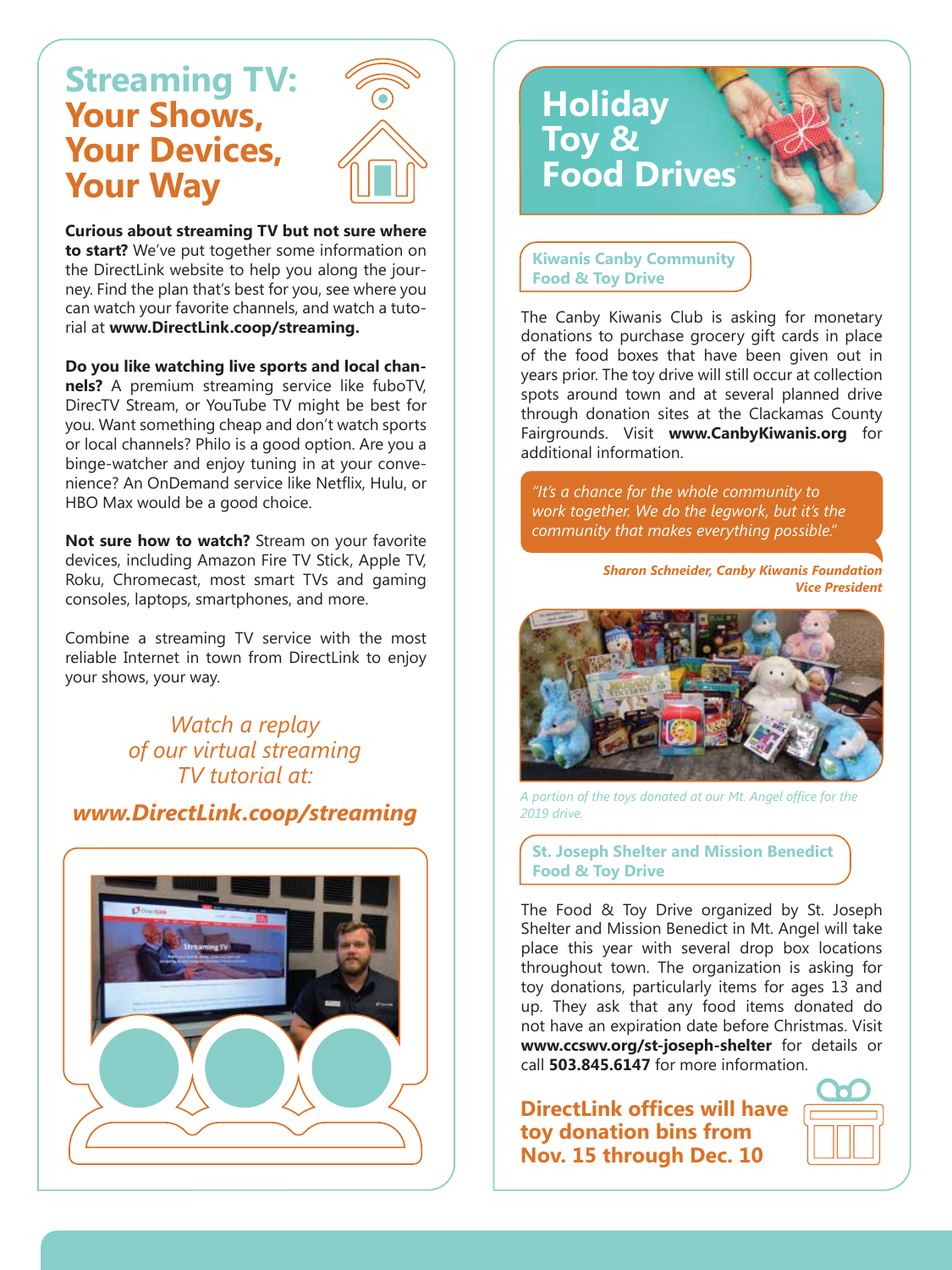

#### **Save your smartphone's battery**

Leaving your smartphone's Bluetooth connection on can drain its battery, even if you're not using it. Make sure to turn Bluetooth off when not in use – this can be adjusted in your phone's settings.



#### **Fix electronic device lag**

Fix many electronic device issues with a simple reboot. If you notice that your laptop, smartphone, Amazon Fire TV Stick, or WiFi router is lagging,

unplug it from its power source (or press the power button), wait about 30 seconds, and then turn it back on. But first, make sure to save your work.



#### **Be a QR code master!**

You've probably seen a few QR codes – for restaurant menus, grocery store coupons, or website links. But what are they and how do you use them? QR stands for 'quick response,' and they're a type of barcode that contain information that can be read easily by a digital device. To scan one, open your phone's camera (older phones might need to use a code reader app), point it at the QR code, and, tada! You're a QR master!

## **Students! DirectLink Scholarship Applications Now Open**



We're proud to support local educational initiatives and dedicate funds annually toward scholarships for area students.

Visit **www.DirectLink.coop/scholarship** for details. Apply by 5PM on Monday, February 28, 2022.

## **Give Locally by Shopping!**



**Did you know you can donate to local nonprofit organizations simply through your regular shopping trips?** Programs like AmazonSmile and Fred Meyer Community Rewards automatically donate to charities or nonprofits of your choice when you checkout.

To take advantage of the AmazonSmile program, visit **Smile.Amazon.com** and shop for products as usual. There, you'll find the same prices and selection as **Amazon.com**, but a portion of every purchase made goes to causes important to you.

Fred Meyer Community Rewards also donates a portion of customer purchases to chosen nonprofits. Visit **www.FredMeyer.com/signin** to sign in or create an account, then select 'Community Rewards' to choose a participating group to support!



*Enter Guess*

## **Guess the # of Candies, Win a Prize!**

Do you like winning free stuff and guessing how many items are inside a particular container? You're in luck! We're holding a virtual contest to see who can guess the number of candies inside the jar, and multiple winners will be selected. **Scan the QR code above for full contest details and how to play, or visit www.DirectLink.coop/contest.** 

**Prizes include:**

- **• 2 Tickets to Trail Blazers Game**
- **Amazon Fire TV Stick 4K**
- **Game of Thrones Comfort Kit**
- **Amazon Echo Dot**